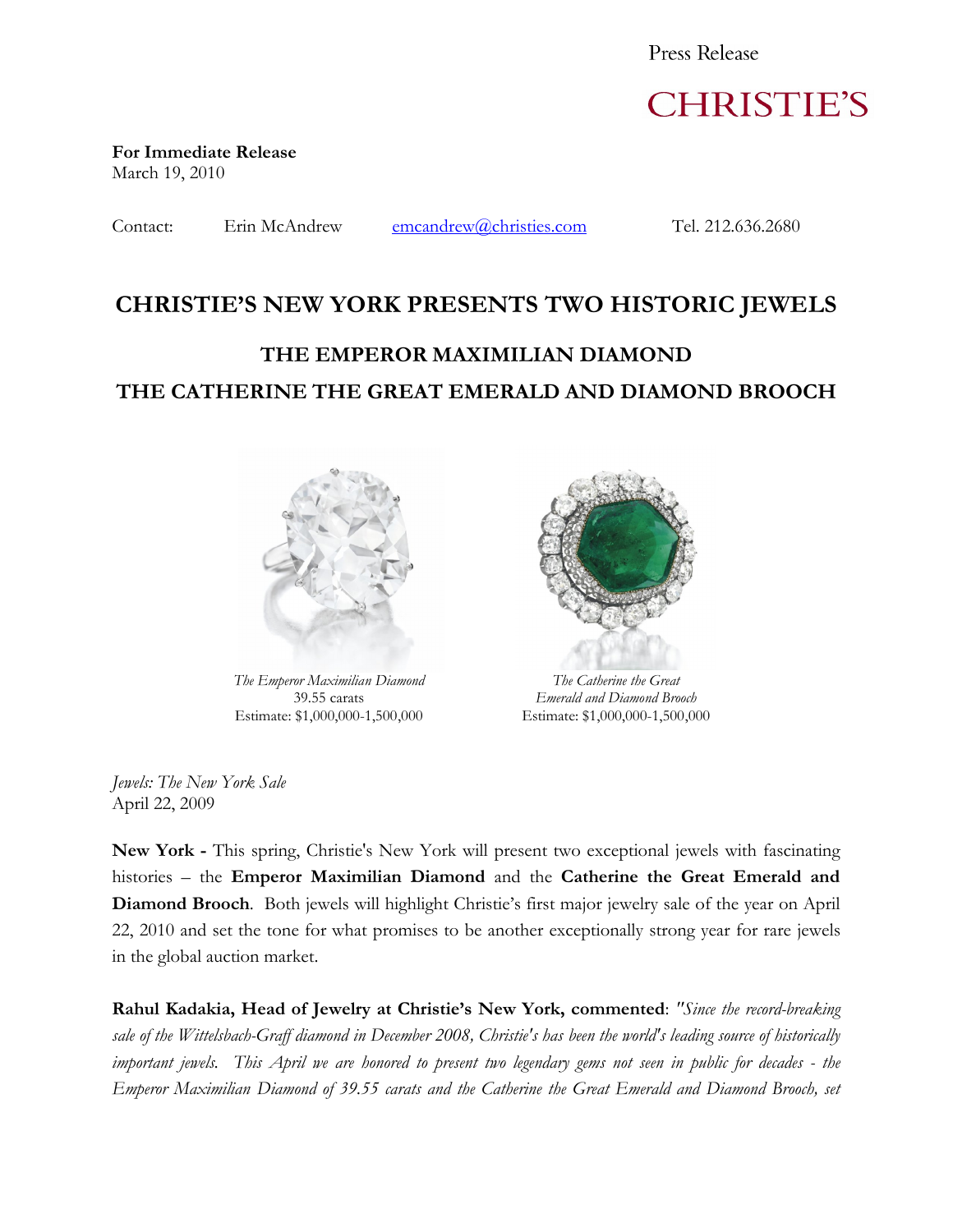*with a Colombian emerald of over 60 carats. Aside from their exceptional rarity, these large stones bear a fascinating history and provenance that renders them truly priceless in the world of fine jewels. We look forward to unveiling them both in New York for our auction on April 22."*

### **THE EMPEROR MAXIMILIAN DIAMOND**

The **Emperor Maximilian Diamond** of 39.55 carats (estimate: \$1-1.5 million) is one of two large diamonds the Archduke Maximilian (*pictured at right*) acquired in Brazil in 1860, in the years just before he was named Emperor of Mexico at the urging of Napoleon III. In 1866, under pressure from the United States, Napoleon III backed away from financial and military support for Maximilian, effectively abandoning him. Soon thereafter, republican forces captured and court-marshalled the young emperor and sent him before the firing squad. Legend holds that Maximilian was wearing the Emperor Maximilian Diamond in a small



satchel tied around his neck when he was executed. The diamond was returned to his wife, Princess Charlotte of Belgium, who later sold the jewel. Its whereabouts remained unknown until 1919 when it was purchased by a Chicago gem dealer who kept the diamond until 1946.

The cushion-shaped diamond appeared at auction at Christie's in July 1982, where it was purchased by London jeweller Laurence Graff after an intense round of bidding. The winning bid was \$726,000 - more than twice the estimated price of \$330,000. The following year, Mr. Graff sold the Emperor Maximilian Diamond together with two other important diamonds, to Madame Imelda Marcos, wife of the President of the Philippines. Subsequent private transactions followed, until it was acquired by the present owner. The upcoming auction marks the first public viewing of this historically significant diamond since 1982.

#### **THE CATHERINE THE GREAT BROOCH**

Also highlighting the April 22 sale is the stunning **Catherine the Great Emerald and Diamond Brooch** (estimate: \$1-1.5 million), long considered one of the outstanding jewels of the world. The brooch centers on a hexagonal-cut Colombian emerald of exceptional quality weighing between 60 and 70 carats. Uniquely precious and suited for imperial elegance, the emerald is set within rows of rose and old mine-cut diamonds and mounted in silver-topped gold. This Imperial gem originally belonged to Catherine II of Russia *(pictured at right),* who ascended to the Russian throne in 1762. She was known as one of the greatest jewelry collectors of

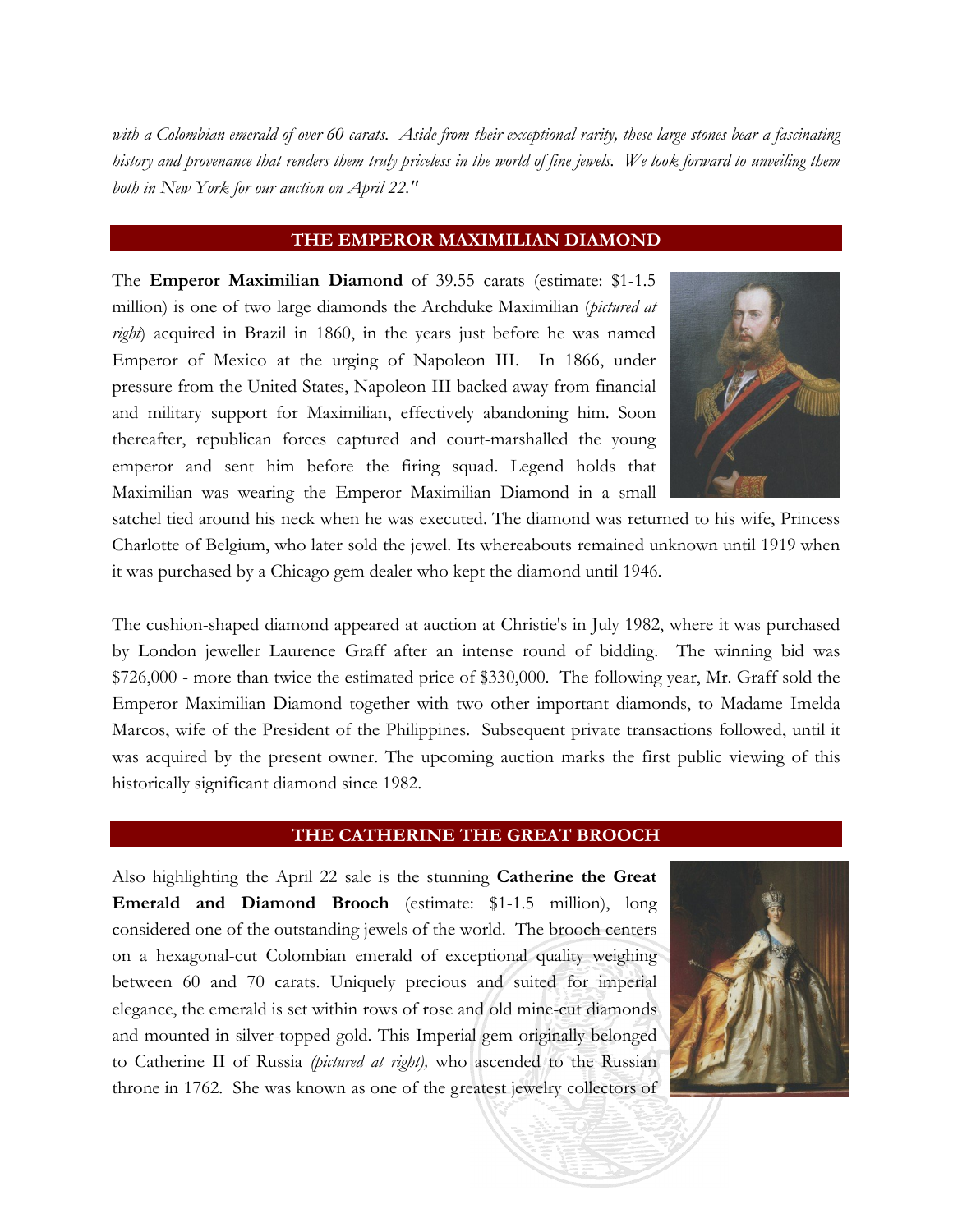all time, and took great pleasure in her most treasured gems, including the emerald and diamond brooch, which is renowned not only for its quality, but also for its sheer size.

In 1776, Catherine gave the brooch to Sophie Dorothea, princess of Württemberg, as a wedding gift on the occasion of her marriage to Catherine's son and successor Tsar Paul I. It was subsequently handed down to the princess's descendents, and remained the property of the noble house of Hohenzollern for the next three generations. In 1972, the brooch was sold to a private American buyer whose estate now offers the historic jewel for the first time in nearly 40 years.

#### **GLOBAL JEWELRY MARKET UPDATE**

Despite the downturn in the US economy during late 2008 and 2009, auction prices for fine jewelry and diamonds have remained surprisingly resilient, led by strong demand among investors for topquality diamonds and signed jewels by the top houses. In 2009, Christie's global sales in this category totaled over \$270 million. Multiple new auction records were achieved for exceptional jewels, including The Vivid Pink, which set a new per-carat record price for any gemstone at \$2.1 million per carat or US\$10.8 million, and The Annenberg Diamond, a 32-carat D Flawless diamond, which set a new per-carat record price for a colorless diamond at \$240,000 per carat or US\$7.7 million. The 2010 outlook for top-quality jewels at auction remains buoyant and Christie's anticipates continued demand for high-quality historic jewels with exceptional provenance, as well as increased buying activity from clients in emerging and newer markets.

| <b>Auction:</b> |  |
|-----------------|--|
|                 |  |

**Viewing:** Christie's Rockefeller Center Galleries April 17-21, 2010

**Auction:** Thursday, April 22 at 10:30am & 2:30pm

*Prior to the New York auction on April 22, these important jewels will be on view at Christie's locations in select cities around the world on the following dates:* March 29 & 30 – Christie's London April 5 & 6 – Christie's Geneva April 8 & 9 – Christie's Hong Kong

#### **About Christie's**

Christie's, the world's leading art business had global auction and private sales in 2009 that totaled  $f(2.1)$ billion/\$3.3 billion. Christie's is a name and place that speaks of extraordinary art, unparalleled service and expertise, as well as international glamour. Founded in 1766 by James Christie, Christie's conducted the greatest auctions of the 18th, 19th and 20th centuries, and today remains a popular showcase for the unique and the beautiful. Christie's offers over 450 sales annually in over 80 categories, including all areas of fine and decorative arts, jewellery, photographs, collectibles, wine, and more. Prices range from \$200 to over \$80 million. Christie's has 53 offices in 32 countries and 10 salerooms around the world including in London, New York, Paris, Geneva, Milan, Amsterdam, Dubai and Hong Kong. More recently, Christie's has led the market with expanded initiatives in emerging and new markets such as Russia, China, India and the United